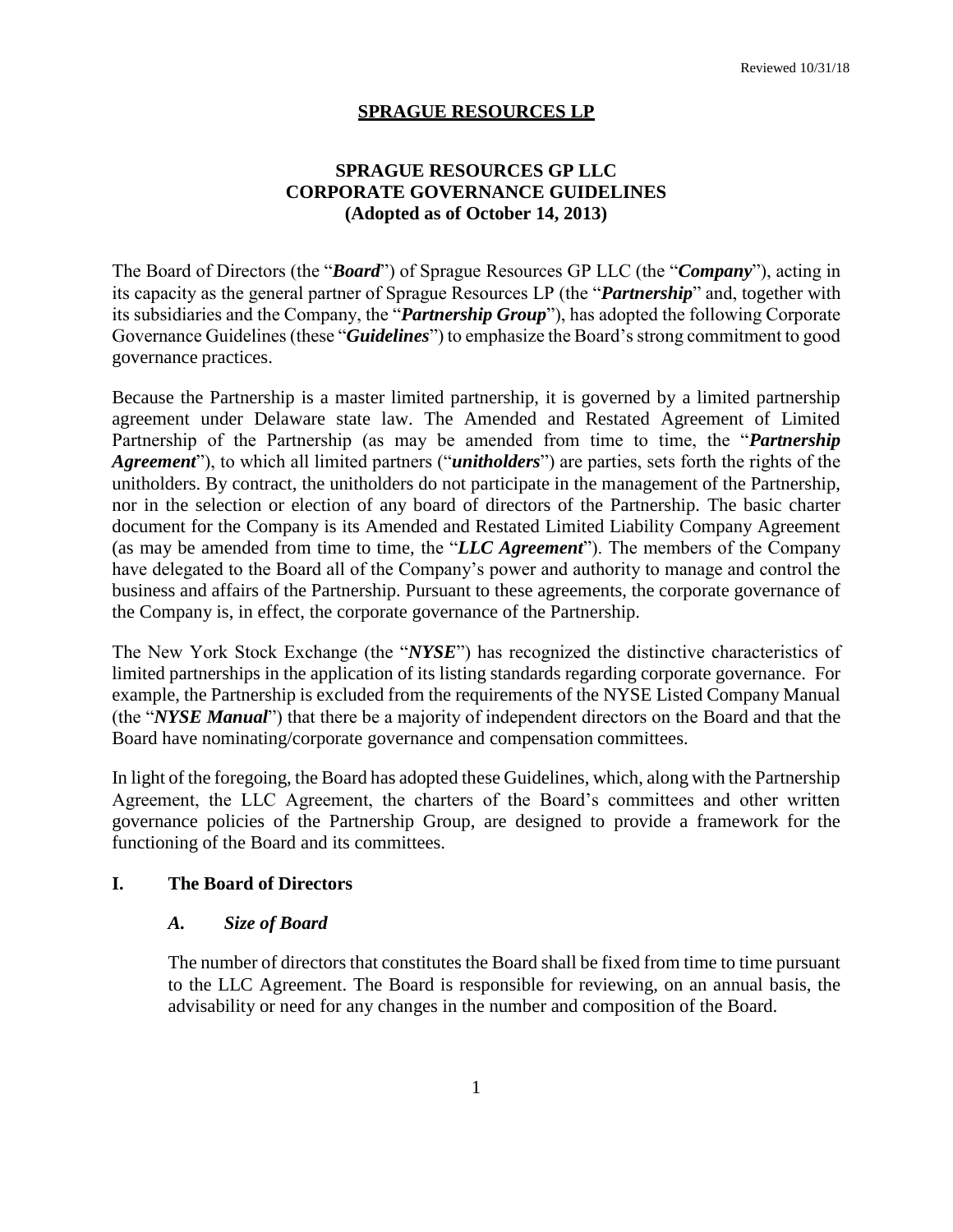## *B. Qualification Standards*

It is the Board's intention that, subject to the phase-in provisions of the NYSE Manual for newly public companies, at least three of the directors will be "independent" as defined in the NYSE Manual. Each year, the Board will review the relationships between the Partnership and each director and will then determine which directors satisfy the applicable independence standards.

The Board is responsible for identifying individuals qualified to become directors. Nominees for directorship will be selected by the Board. In the event that a vacancy on the Board arises, the Board shall seek and identify qualified director candidates, considering such factors that it deems relevant in identifying and recommending candidates, which may include:

- relevant skills and experience;
- independence under applicable standards;
- business judgment;
- service on boards of directors of other companies;
- personal and professional integrity, including commitment to the Partnership's core values;
- openness and ability to work as part of a team;
- willingness to commit the required time to serve as a director; and
- familiarity with the Partnership and its industry.

### *C. Director Responsibilities*

The basic responsibility of each director is to exercise his or her business judgment to act in what he or she reasonably believes to be in the best interests of the Partnership and its unitholders. In discharging this obligation, directors should be entitled to rely on the honesty and integrity of the Company's senior executives and the outside advisors and auditors for the Partnership Group.

Directors should attend Board meetings and meetings of committees on which they serve, and to spend the time needed and meet as frequently as necessary to properly discharge their responsibilities. Information and data that are important to the Board's understanding of the business to be conducted at a Board or committee meeting should generally be distributed in writing to the directors before the meeting, and directors should review these materials in advance of the meeting. Attendance at Board and committee meetings may be considered by the Board in assessing each director's performance.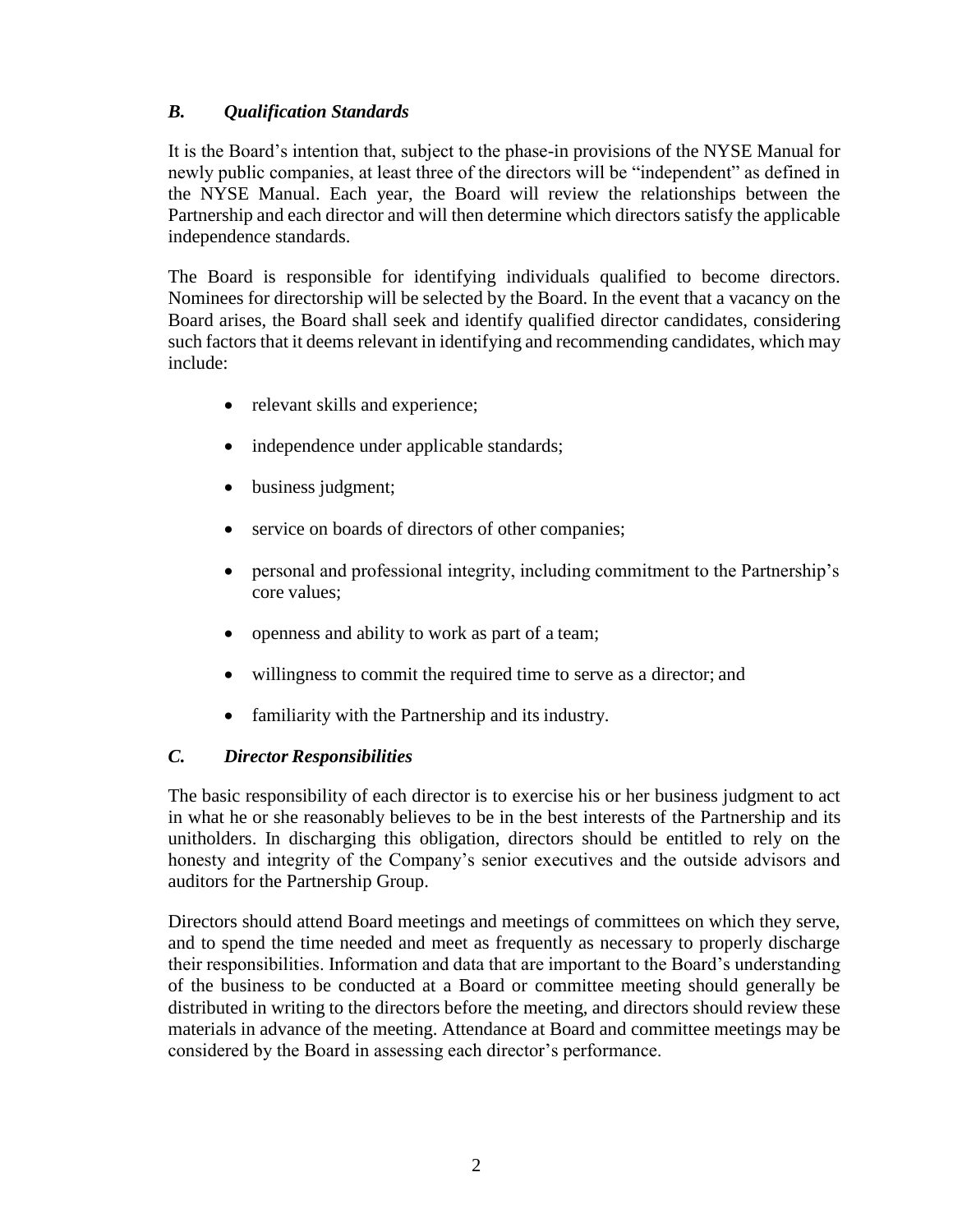## *D. Chairman of the Board*

The Board has no policy with respect to the separation of the offices of Chairman and Chief Executive Officer. The Board believes that this issue is part of the succession planning process and that a determination regarding this issue should be made each time the Board elects a new Chief Executive Officer or at such other times as when consideration of the matter is warranted under the circumstances.

## *E. Meetings of the Board*

The Chairman of the Board will establish the agenda for each Board meeting. At the beginning of the year, the Chairman of the Board will establish a schedule of agenda subjects to be discussed during the year (to the degree this can be foreseen). Each director may suggest the inclusion of items on the agenda or raise at any Board meeting subjects that are not on the agenda for that meeting.

### *F. Meetings of Non-Management Directors*

The non-management directors will have regularly scheduled meetings in executive session that may be held immediately following each regularly scheduled Board meeting. In the event that the non-management directors include directors who are not independent under the listing requirements of the NYSE, then at least once a year, there should be an executive session including only independent directors. The director who presides at these meetings (the "*Lead Director*") will be chosen by the Board at the annual meeting of directors and will serve until the next annual meeting of directors. The Lead Director is responsible for preparing an agenda for the meetings of the independent directors in executive session. The name of the Lead Director will be disclosed in the Partnership's Annual Report on Form 10-K.

### *G. Board Interaction with External Constituencies*

The Board believes that the management speaks for the Partnership Group. As such, individual directors will not meet or otherwise directly communicate with unitholders, research analysts, vendors, the press or other external constituencies on behalf of the Partnership Group unless the communication is (1) requested by the Chairman of the Board, the Chief Executive Officer or the full Board or (2) required to discharge his or her duties as set forth in committee charters.

### *H. Director Compensation*

The Board will conduct a periodic review of director compensation. The Board will consider that a director's independence may be jeopardized if (1) director compensation and perquisites exceed customary levels, (2) the Partnership Group makes substantial charitable contributions to organizations with which a director is affiliated or (3) the Partnership Group enters into consulting contracts with (or provides other indirect forms of compensation to) a director or an organization with which the director is affiliated.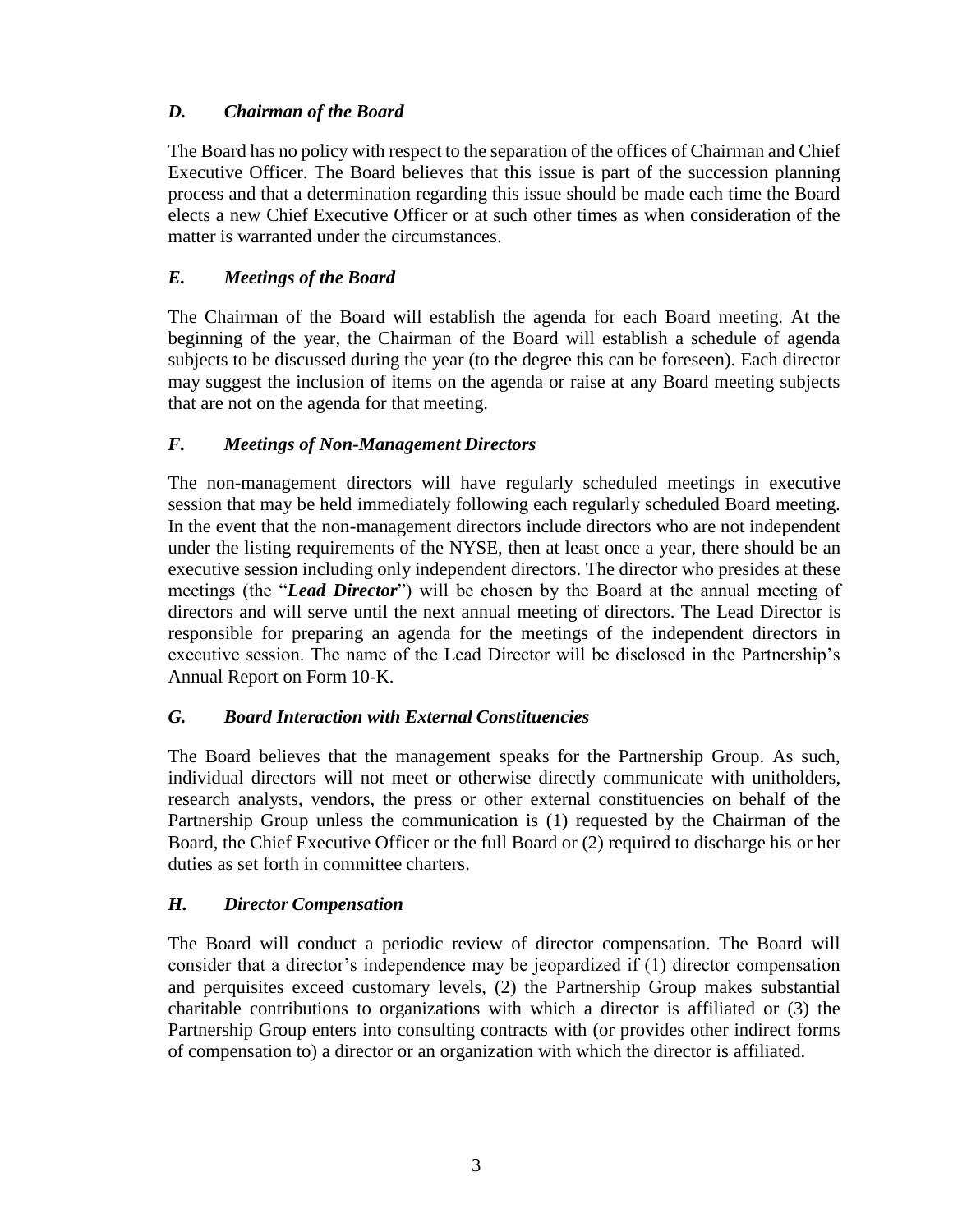## *I. Annual Performance Evaluation of the Board*

The Board will conduct its annual performance review. As part of this process, the Board or a committee thereof will receive comments from the directors and report to the full Board with an assessment of the Board's performance.

## *J. Director Orientation and Continuing Education*

The Board is responsible for developing and evaluating orientation and continuing education programs for directors and making appropriate changes to such programs. The Board will take such measures as it deems appropriate to ensure that its members may act on a fully informed basis, including making available to members of the Board the opportunity to, from time to time, attend continuing educational courses on the duties, responsibilities and liabilities of serving on the board of a public company. Each new director will be provided with information regarding, and the opportunity to fully review, the Partnership Group's business, personnel and operations in conjunction with accepting a seat on the Board. In addition, the officers of the Company, as well as the Board, shall take steps to ensure that each director remains fully informed as to the operations of the Partnership Group and receives other information needed to fulfill his or her duties and responsibilities as a member of the Board. Additional steps with respect to director orientation and continuing education shall be taken as necessary to comply with securities laws and the listing requirements of the NYSE.

## *K. Unitholder Communications with Directors*

The Board welcomes communications from the Partnership's unitholders and other interested parties. Unitholders and any other interested parties may send communications to the Board, any committee of the Board, the Chairman of the Board or any director in particular to:

> Sprague Resources GP LLC 185 International Drive Portsmouth, NH 03801

Unitholders and any other interested parties should mark the envelope containing each communication as "Unitholder Communication with Directors" and clearly identify the intended recipient(s) of the communication. The Company's General Counsel will review each communication received from unitholders and other interested parties and will forward the communication, as expeditiously as reasonably practicable, to the addressees if: (1) the communication complies with the requirements of any applicable policy adopted by the Board relating to the subject matter of the communication; and

(2) the communication falls within the scope of matters generally considered by the Board. To the extent the subject matter of a communication relates to matters that have been delegated by the Board to a committee or to an executive officer of the Company, then the Company's General Counsel may forward the communication to the executive officer or chairman of the committee to which the matter has been delegated. The acceptance and forwarding of communications to the members of the Board or an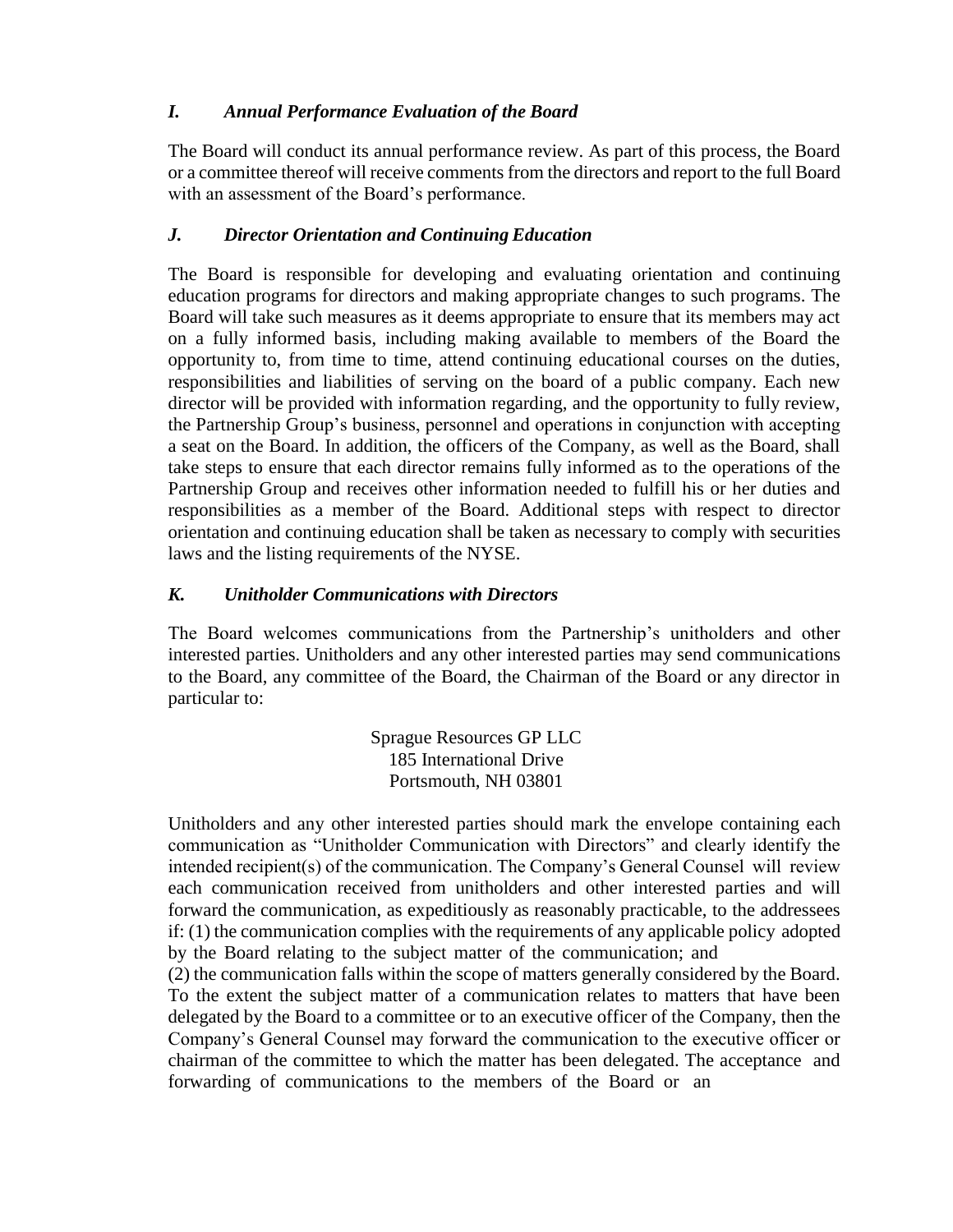executive officer does not imply or create any fiduciary duty of the Board members or executive officer to the person submitting the communications.

## **II. Committees of the Board of Directors**

## *A. Committees*

The Board will have at all times an Audit Committee and a Conflicts Committee. However, the Board may, from time to time, establish and maintain additional committees as necessary or appropriate. Committee members will be appointed by the Board, with consideration given to the desires of individual directors.

The members of the Audit Committee and Conflicts Committee must satisfy the independence and experience requirements detailed in their respective committee charters, the LLC Agreement or the Partnership Agreement. The Board will determine whether or not each director satisfies the standards applicable to the committees on which such director is serving or may serve.

# *B. Committee Charters*

The Audit Committee will have its own charter setting forth the authority and responsibilities of the committee as well as qualifications for committee membership, procedures for committee member appointment and removal, committee structure and operations and committee reporting to the Board. Other committees established by the Board may also have committee charters setting forth similar provisions. The charters will provide that each committee will evaluate its performance.

# *C. Committee Meetings*

The Chairman of each committee, in consultation with the committee members, will determine the frequency and length of the committee meetings consistent with any requirements set forth in the committee's charter. The Chairman of each committee, in consultation with the appropriate members of the committee and management, will develop the committee's agenda. Committee members may suggest the inclusion of items on the agenda. Committee members may raise at any committee meeting subjects that are not on the agenda for that meeting.

# *D. Annual Performance Evaluation of the Committees*

The Board will conduct the annual performance review of the Board's committees. As part of this process, the Chairman of each committee will report to the full Board about the committee's annual evaluation of its performance and evaluation of its charter.

### **III. Director Access to Independent Advisors and Management**

The Board and each committee has the power to hire independent legal, financial or other experts and advisors as it may deem necessary, without consulting or obtaining the approval of any officer of the Company in advance.